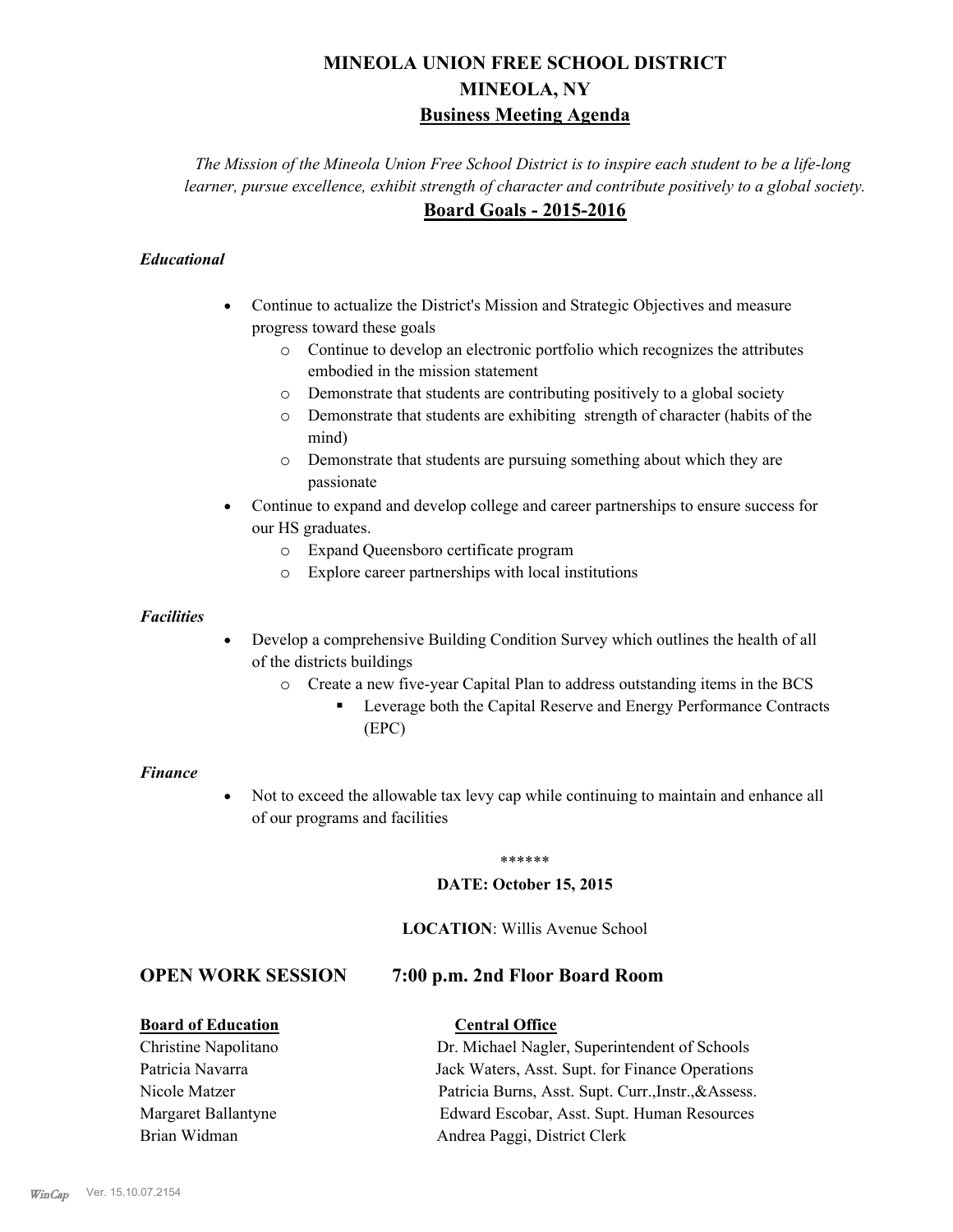**A. Call to Order** 

**B. Pledge of Allegiance**

**C. Reading of Mission**

**D. Moment of Silent Meditation**

**E. Dais & Visitor Introductions**

**F. High School Student Organization Report**

#### **G. BOE Reports**

- **a. Comments from Board Trustees**
- **b. Comments from Board President**
- **c. Comments from Superintendent**

**H. Old Business**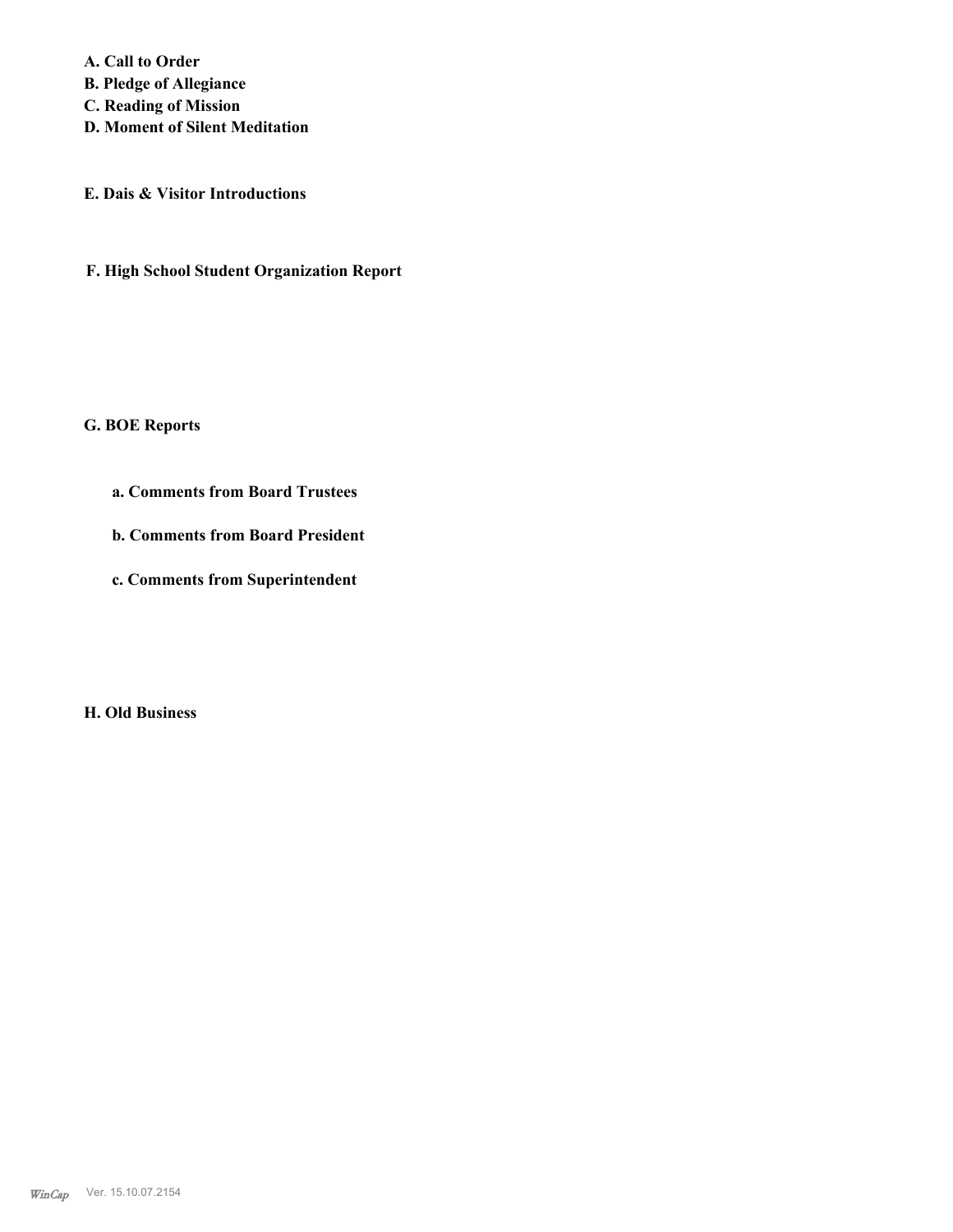#### **I. New Business**

## **Second Reading & Adoption of Board Policy #7552**

**RESOLUTION # 27- BE IT RESOLVED** that the Board of Education of the Mineola UFSD waives the second formal reading of Board Policy # 7552, Student Gender Identity, due to its availability on the information table and moves its adoption.

| <b>Motion:</b><br>Second: |     |  |
|---------------------------|-----|--|
| Yes:                      | No: |  |
|                           |     |  |
|                           |     |  |
|                           |     |  |
|                           |     |  |
| Passed:                   |     |  |

#### **Accepting of Certified Financial Statements**

**RESOLUTION # 28-BE IT RESOLVED** that the Board of Education of the Mineola Union Free School District hereby accepts the Certified Financial Statements for the year ending June 30, 2015, completed by Nawrocki Smith LLP and such reports have been filed with the appropriate state regulatory agencies as of October 15, 2015.

| <b>Motion:</b><br>Second: |     |
|---------------------------|-----|
| Yes:                      | No: |
|                           |     |
|                           |     |
|                           |     |
|                           |     |
| Passed:                   |     |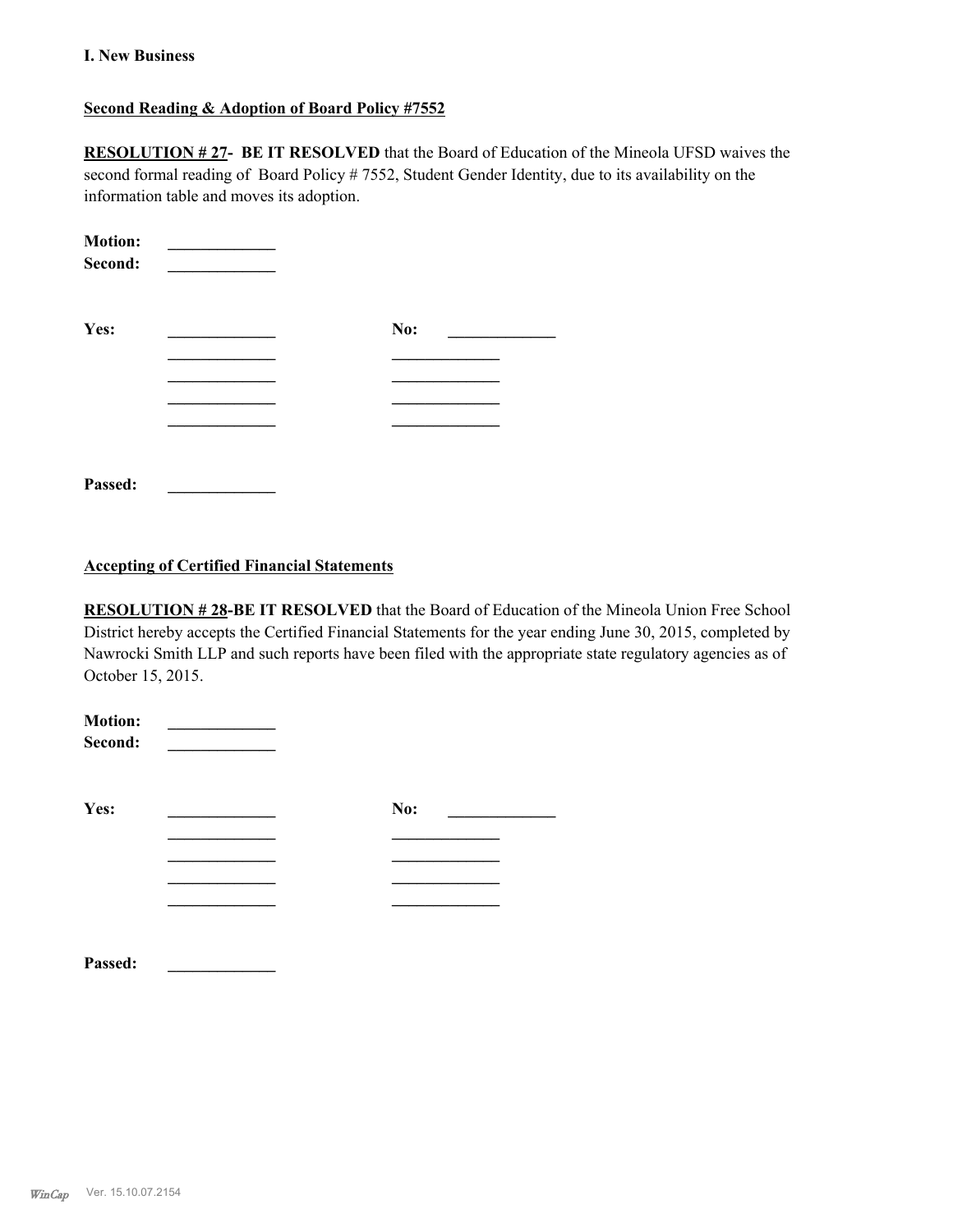#### **J. Consensus Agenda**

| <b>RESOLUTION #29 - BE IT RESOLVED</b> that the Board of Education approves the consensus |
|-------------------------------------------------------------------------------------------|
| agenda items J.1.a. through J.6.a., as presented.                                         |

| <b>Motion:</b><br>Second: |     |
|---------------------------|-----|
| Yes:                      | No: |
|                           |     |
|                           |     |
|                           |     |
|                           |     |
|                           |     |
| Passed:                   |     |

#### 1. **Accepting of Minutes**

That the Board of Education accepts the minutes of the September 7, 2015 Business Meeting and the October 1, 2015 Workshop Meeting as presented. a.

#### 2. **Instruction**

- a. Resignation(s)
- That the Board of Education accepts the resignation of Alyssa V. Puccio, Leave Replacement Teacher for Melissa Koenig, effective October 9, 2015. 1.
- b. Leave(s) of Absence/Child Rearing
- That the Board of Education grants a request to Kristin Frazer, for a Leave of Absence, for childrearing purposes, using accumulated sick days, starting approximately March 25, 2016. 1.

#### Appointment(S) Sub Teacher per diem c.

The Board of Education accepts the following individual(s) as Per Diem Substitute Teacher(s) for the current school year, at a daily rate of \$100.00 per day; and retirees at a daily rate of \$125.00 per day.:

| <b>EMPLOYEE NAME</b>        | <b>EMPLOYEE CERTIFICATION</b> |
|-----------------------------|-------------------------------|
| <b>Christine Mulrooney</b>  | Nursery/K/Grades 1-6          |
| _ _ _ _ _ _ _ _ _ _ _ _ _ _ |                               |

- 2. Nicholas A. Tonini Physical Ed
- 3. Gabrielle C. Stephan Early Childhood Ed(B-2), Childhood Ed(1-6)
- d. Appointment(S) Perm Sub
- That the Board of Education approves the appointment of Christina Castello, to the position of Permanent Substitute Teacher at a daily rate of pay, \$100.00, effective October 1, 2015 to May 31, 2016. 1.
- That the Board of Education approves the appointment of Daniel Bailey, to the position of Permanent Substitute Teacher at a daily rate of pay, \$100.00, effective October 1, 2015 to May 31, 2016. 2.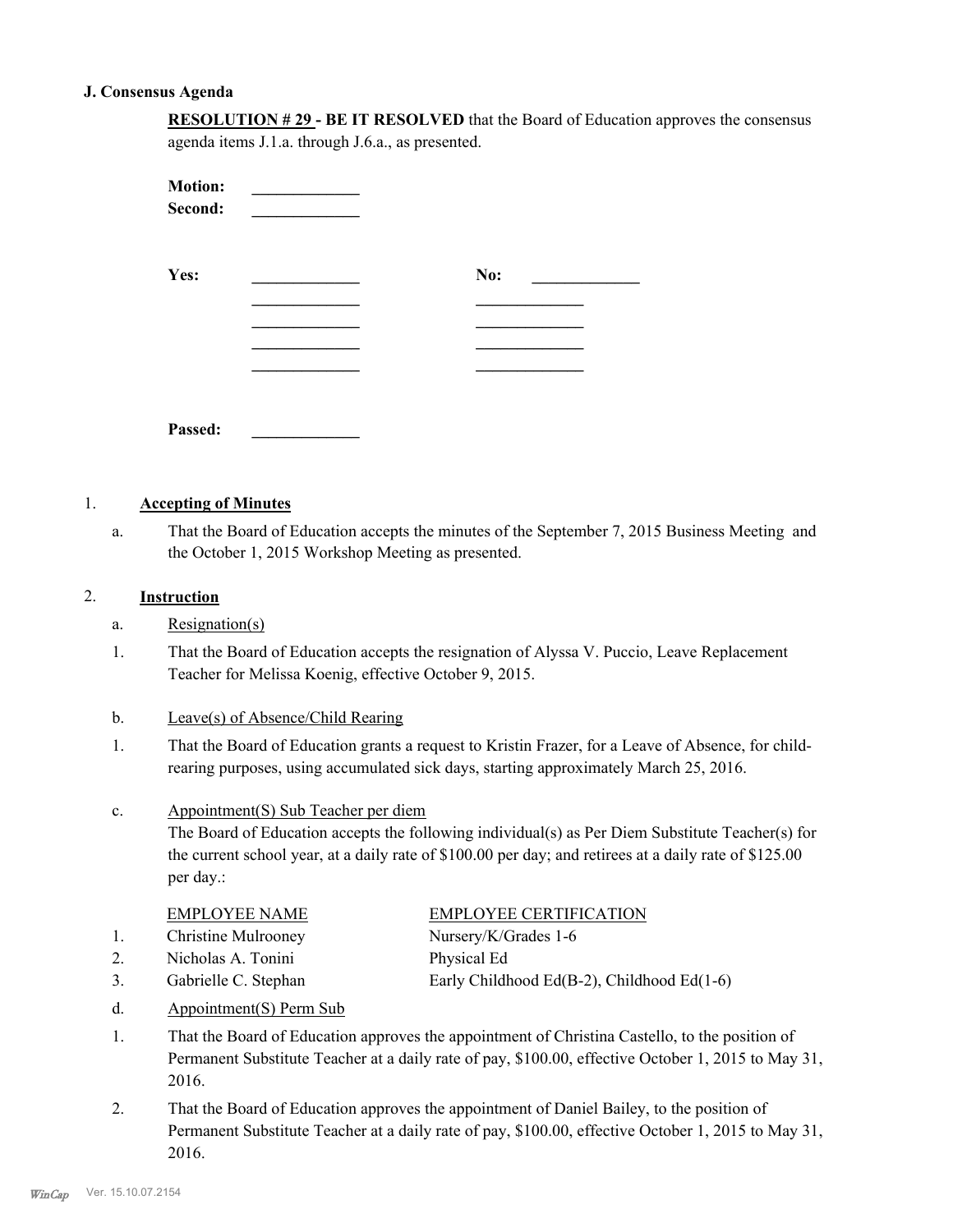- That the Board of Education approves the appointment of Daniel K. Barcavage, to the position of Permanent Substitute Teacher at a daily rate of pay, \$100.00, effective October 1, 2015 to May 31, 2016. 3.
- That the Board of Education approves the appointment of Mary Pryor, to the position of Permanent Substitute Teacher at a daily rate of pay, \$100.00, effective October 1, 2015 to May 31, 2016. 4.
- That the Board of Education approves the appointment of Beverly C. Coleman, to the position of Permanent Substitute Teacher at a daily rate of pay, \$100.00, effective October 1, 2015 to May 31, 2016. 5.
- That the Board of Education approves the appointment of Erica A. Derlath, to the position of Permanent Substitute Teacher at a daily rate of pay, \$100.00, effective October 1, 2015 to May 31, 2016. 6.
- That the Board of Education approves the appointment of Gabrielle C. Stephan, to the position of Permanent Substitute Teacher at a daily rate of pay, \$100.00, effective October 13, 2015 to May 31, 2016. 7.
- That the Board of Education approves the appointment of Stephanie Kelly, to the position of Permanent Substitute Teacher at a daily rate of pay, \$100.00, effective October 19, 2015 to May 31, 2016. 8.

#### Appointment(s) Club/Stipends e.

That the Board of Education approves the following Club/stipend recommendations for the current school year:

| <b>POSITION</b>           | <b>EMPLOYEE NAME</b>       | <b>STIPEND</b>      |  |  |
|---------------------------|----------------------------|---------------------|--|--|
| HS S.A.D.D. Advisor       | Maryellen Perinchief       | \$985.00            |  |  |
| HS Signet Advisor(Bus)    | Rory E. Block              | \$1,434.00          |  |  |
| HS 10/11/12 Musical       | Donald R. Carreras Jr      | \$1,434.00          |  |  |
| <b>Technical Director</b> | (replacing Paul Sommer     |                     |  |  |
|                           | previously approved on     |                     |  |  |
|                           | October 1, 2015)           |                     |  |  |
| JA K-Kids Club Advisor    | Linda K. Goodwin           | $1/2$ of \$1,434.00 |  |  |
| JA K-Kids Club Advisor    | Zoila C. Castillo          | $1/2$ of \$1,434.00 |  |  |
| JA Math Olympiads         | Janice A. Killelea         | \$859.00            |  |  |
| JA Scrabble Club          | Michael Kandel             | \$859.00            |  |  |
| JA Student Council        | Jeanine S. Gallina         | \$1,434.00          |  |  |
| JA Jr. Lego League        | Jennifer L. Dralle-Moreano | 1/2 of \$859.00     |  |  |
| JA Jr. Lego League        | Jane Whearty               | 1/2 of \$859.00     |  |  |
| JA Jr. Lego League        | Teresa L. Dawber           | $1/2$ of \$859.00   |  |  |
| JA Jr. Lego League        | Jeanine S. Gallina         | 1/2 of \$859.00     |  |  |

### 3. **Instruction: Contracted**

a. That the Board of Education approves the Instructional Services agreement between Mill Neck Manor School for the Deaf and the Mineola UFSD for the 2015- 2016 school year.

b. That the Board of Education approves the Consulting Services agreement between The Fay J. Lindner Center for Autism & Developmental Disabilities and the Mineola UFSD for the 2015- 2016 school year.

c. That the Board of Education approves the Individual Related Services agreement between Deborah J. Bousquet and the Mineola UFSD for the 2015- 2016 school year.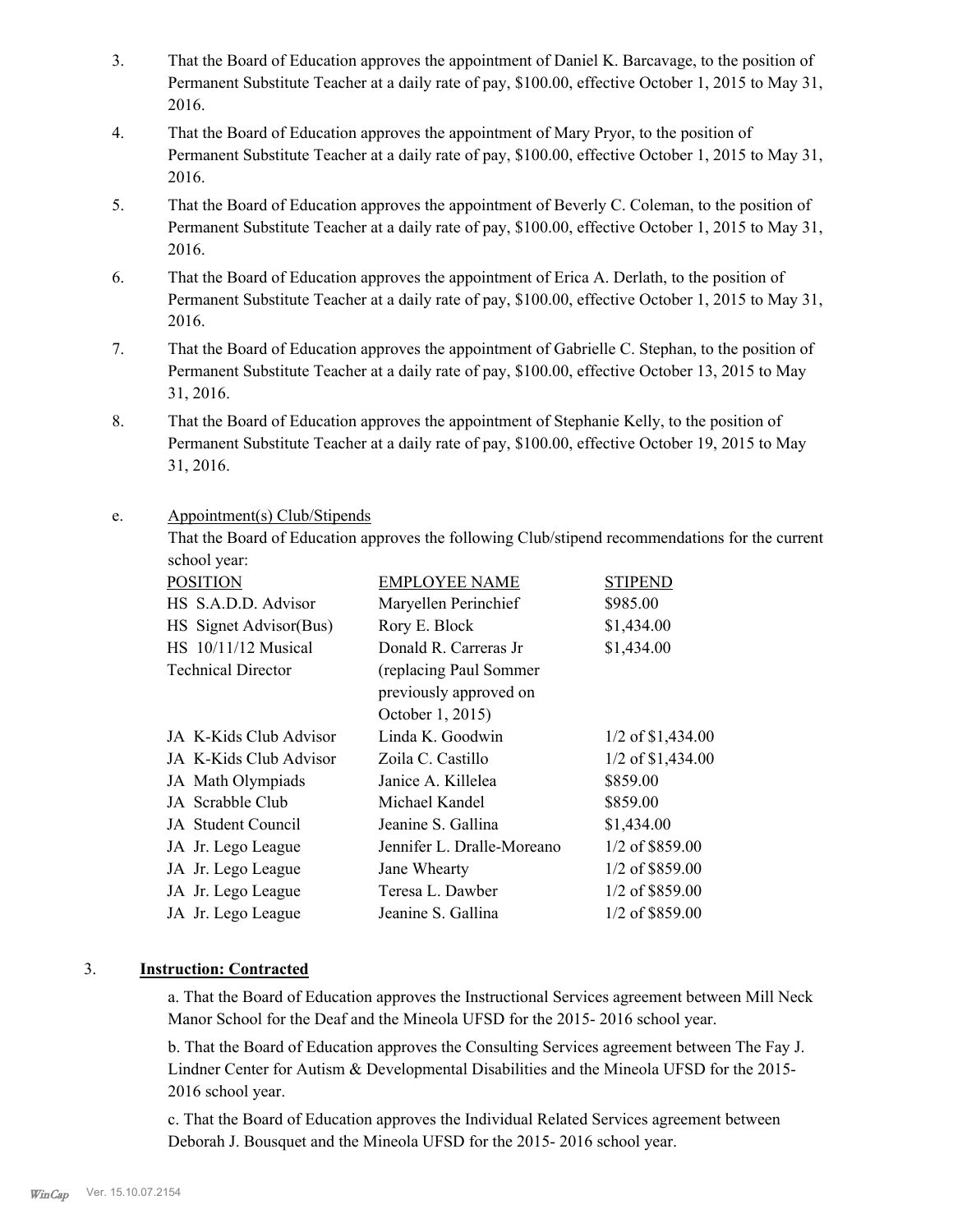d. That the Board of Education approves the Nursing Services agreement between US Medical Staffing, LLC and the Mineola UFSD for the 2015- 2016 school year.

e. That the Board of Education approves the Individual Related Services agreement between Life's WORC and the Mineola UFSD for the 2015- 2016 school year.

f. That the Board of Education approves the Individual Related Services agreement between Mary Hawkin, Au.D. CCC/A d.b.a.Garden City Audiology and the Mineola UFSD for the 2015- 2016 school year.

g. That the Board of Education approves the Related Services agreement between Achieve Beyond and the Mineola UFSD for the 2015- 2016 school year.

h. That the Board of Education approves Evaluation Services agreement between Metro Therapy Inc.and the Mineola UFSD for the 2015- 2016 school year.

i. That the Board of Education approves the Mutual Nondisclosure Agreement between the Florida Virtual School and the Mineola UFSD for the 2015- 2016 school year.

# 4. **Civil Service**

- a. Appointments
- That the Board of Education approve the appointment of Gregory Sabato, to the position of Bus Driver/Asst Head Mechanic in Transportation, to replace Matthew Bielawa who retired, effective October 16, 2015. Salary will be \$58,702 on Step 5. 1.
- That the Board of Education approve the appointment of Debra Annala, to the position of Clerical Sub, effective October 19, 2015. Salary is \$12.32 per hour. 2.
- That the Board of Education approve the appointment of Jamie Marrone, to the position of 11 month Typist Clerk at Jackson Avenue School, to replace Laurie Seedorf who is retiring, effective October 13, 2015. Salary is \$38,742 on Step 1; probation is 26 weeks. 3.
- That the Board of Education approve the appointment of Ryan DePalma, to the position of Student Worker at the High School, effective October 16, 2015. Salary is \$8.50 per hour. 4.
- That the Board of Education approve the appointment of Steven DePalma to the position of Student Worker at the High School, effective October 16, 2015. Salary is \$8.50 per hour. 5.
- That the Board of Education approve the appointment of Stacey Caracciolo, to the position of part time Teacher Aide in the Cafeteria at Jackson Avenue School, effective October 5, 2015. Salary is \$13.95 per hour on Step 1. 6.
- That the Board of Education approve the appointment of Maria Shapiro, to the position of part time Teacher Aide in the Cafeteria at Jackson Avenue School, effective October 5, 2015. Salary is \$13.95 per hour. 7.
- That the Board of Education approve the appointment of Jean Cardillo, to the position of part time Teacher Aide in the Cafeteria at Meadow Drive School, effective October 13, 2015. Salary is \$13.95 on Step 1. 8.
- b. Leave(s) of Absence
- That the Board of Education extend the paid Medical Leave of Absence to Paul Ruppel, Head Custodian I at Meadow Drive School, effective September 16, 2015 through October 14, 2015. 1.
- c. Leave(s) of Absence
- That the Board of Education grant a request to Mary Ann Marino, part time Greeter at Meadow Drive School, an Unpaid Medical Leave of Absence due to illness, effective September 11, 2015 through November 2, 2015. 1.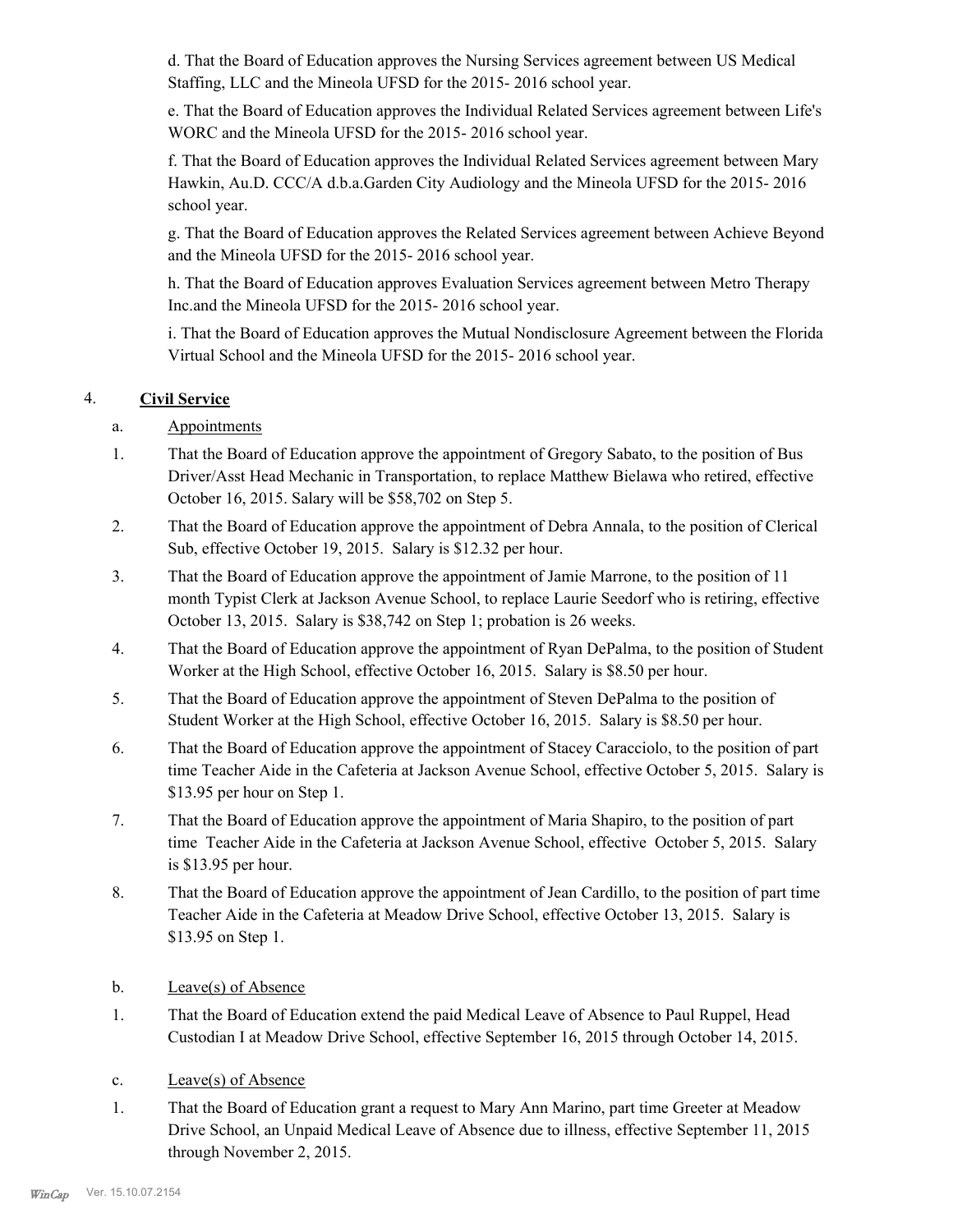- d. Section 211
- That the Board of Education approve the authorization for the Superintendent of Schools to sign the waiver of a Section 211 for Daniel McNamara, Bus Driver, in order for him to continue to work for the Mineola UFSD for the period of July 1, 2015 through July 1, 2017. 1.
- That the Board of Education approve the authorization for the Superintendent of Schools to sign the waiver of a Section 211 for Lee Dunninger, Bus Driver, in order for him to continue to work for the Mineola UFSD, effective January 1, 2016 through December 31, 2017. 2.
- e. Civil Service: Other
- That the Board of Education approves a Letter of Agreement for donation of sick days for an employee between the Mineola Custodial, Grounds, Maintenance and Transportation Unit and the Mineola UFSD. 1.

#### 5. **Business /Finance**

#### a. **Treasurer's Report**

1. That the Board of Education accepts the Treasurer's report for the period ending August 31, 2015 and directs that it be placed on file.

#### b. **Approval of Invoices and Payroll**

That the Board of Education accepts the Invoices and Payroll for the period ending September 30, 2015

| $A/P$ Warrant # 5 | September $09, 2015$ | \$471,780.78 |
|-------------------|----------------------|--------------|
| $A/P$ Warrant # 6 | September 22, $2015$ | \$297,932.45 |

**TOTAL EXPENSES \$ 769,713.23**

PAYROLL  $# 5 & 46$ 

| General | \$3,959,766.79 |
|---------|----------------|
| F Fund  | \$40,138.63    |

**TOTAL PAYROLL \$3,999,905.42**

#### c. **Budget Appropriation Adjustment**

1. That the Board of Education approves the transfer of funds, in the amount of \$30,000 from Budget code: 1310 150 08 0000 to Budget code: 1325 444 00 0199 to cover the estimated annual contract services for Keep Your Books, Inc. Contract was approved by the Board at the 10/1/15 BOE Workshop Meeting.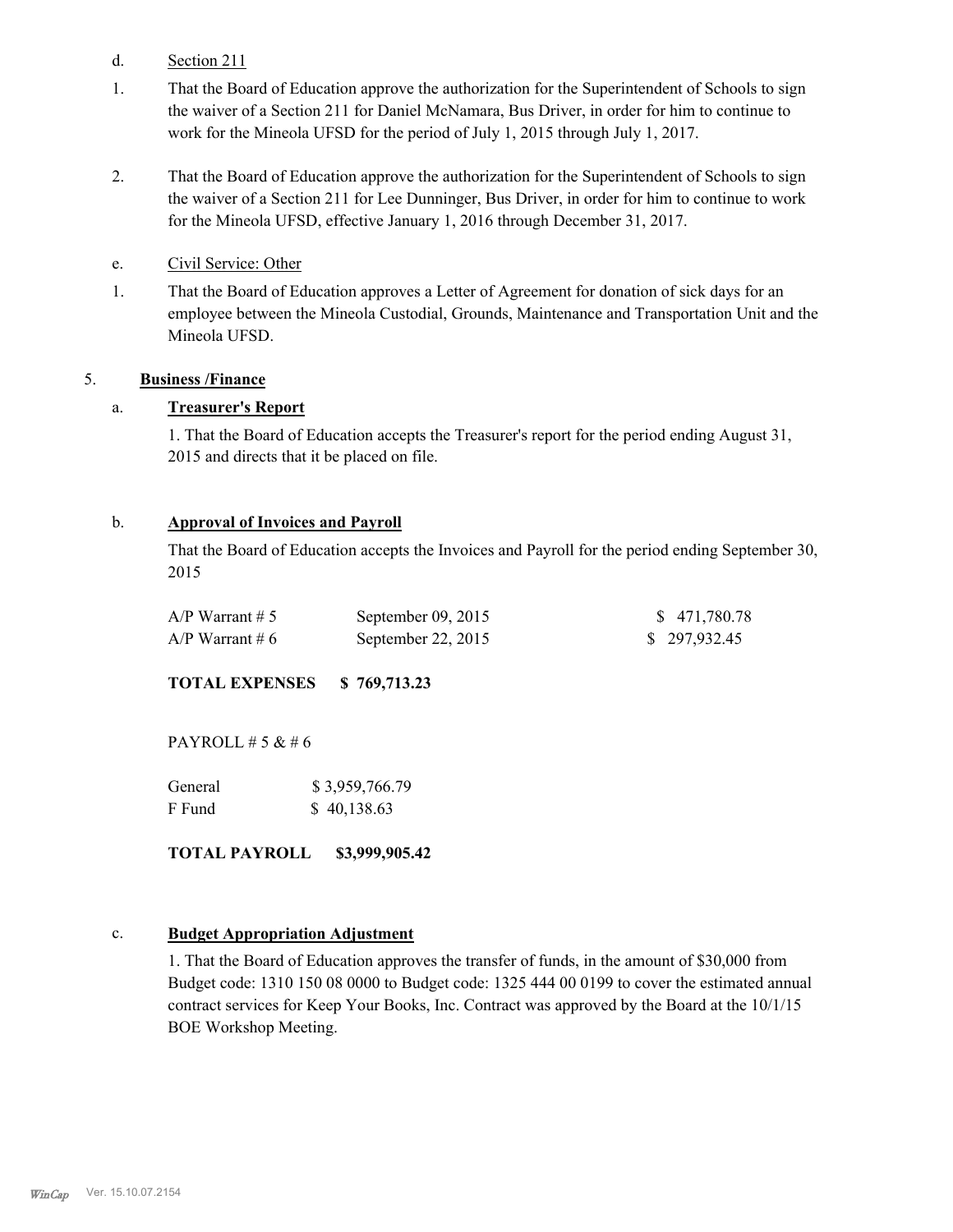2. That the Board of Education approves the transfer of funds, in the amount of \$100,000 from Budget code: 9010 800 00 8096 to Budget code: 2630 460 00 2930 to cover the annual contract for OYO Inc. approved by the Board at the 9/17/15 BOE Business Meeting.

#### 6. **Business/Finance: Contract Approvals**

a. That the Board of Education approves the Intermunicpal Agreement for Collection of School Recyclables between the Town of North Hempstead and the Mineola UFSD for the 2015- 2016 school year.

#### **K. Superintendent's Report**

Superintendent of Schools' Reports for 10/15/15 Presentations:

1. To Be Determined

Superintendent Comments

### **L. Public Comments**

|                           | <b>M. Executive Session Time:</b> | p.m. |  |
|---------------------------|-----------------------------------|------|--|
| <b>Motion:</b><br>Second: |                                   |      |  |
| Yes:                      |                                   | No:  |  |
|                           |                                   |      |  |
|                           |                                   |      |  |
|                           |                                   |      |  |
| Passed:                   |                                   |      |  |